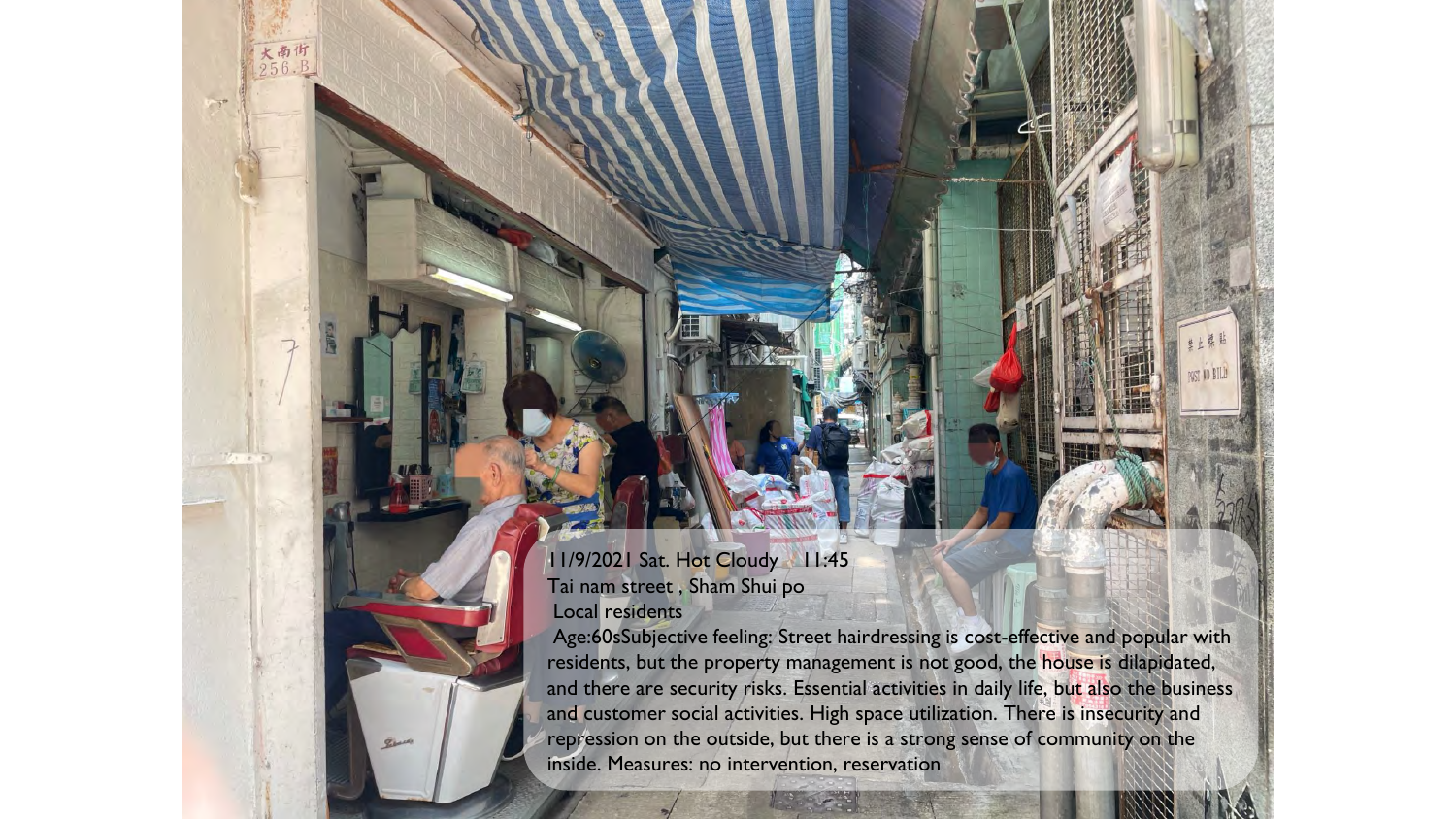11/9/2021 Sat. Hot Cloudy 12:33 Shek Kip Mei, Sham Shui po Local residents Age:30-60s

Subjective feeling: Subjective feeling: there is an atmosphere of celebrating National Day, the streets are very lively, Main Hardware tools, and I feel I can buy everything I need here. Social activities are limited to sellers and buyers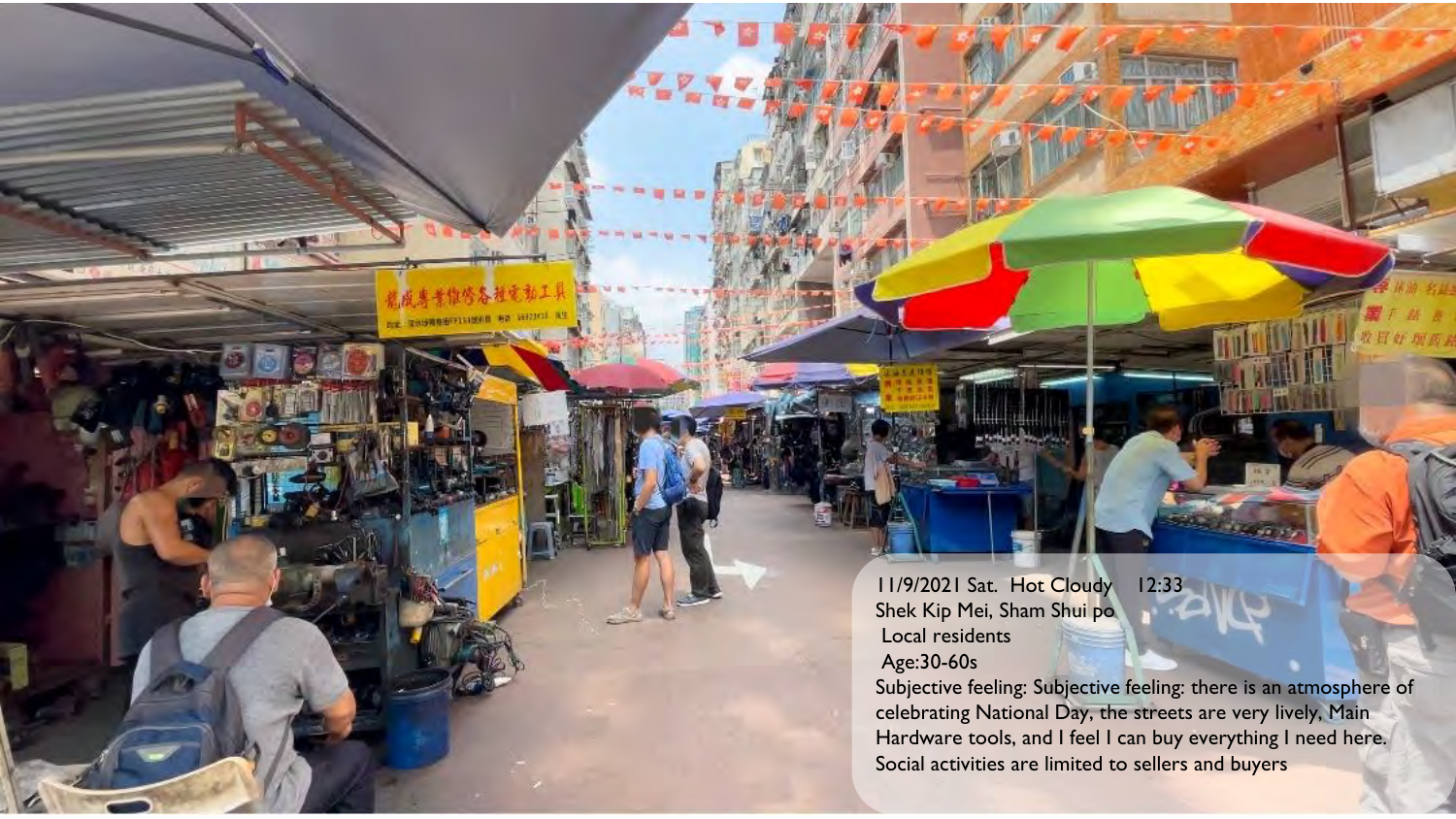11/9/2021 Sat. Hot Cloudy 12:36 Apliu St, Shek Kip Mei, Sham Shui po Local residents Age:30-60s

Subjective feeling: Subjective feeling: there is an atmosphere of celebrating National Day, the streets are very lively, Main mobile phone repair and accessories, and I feel I can buy everything I need here. Social activities are limited to sellers and buyers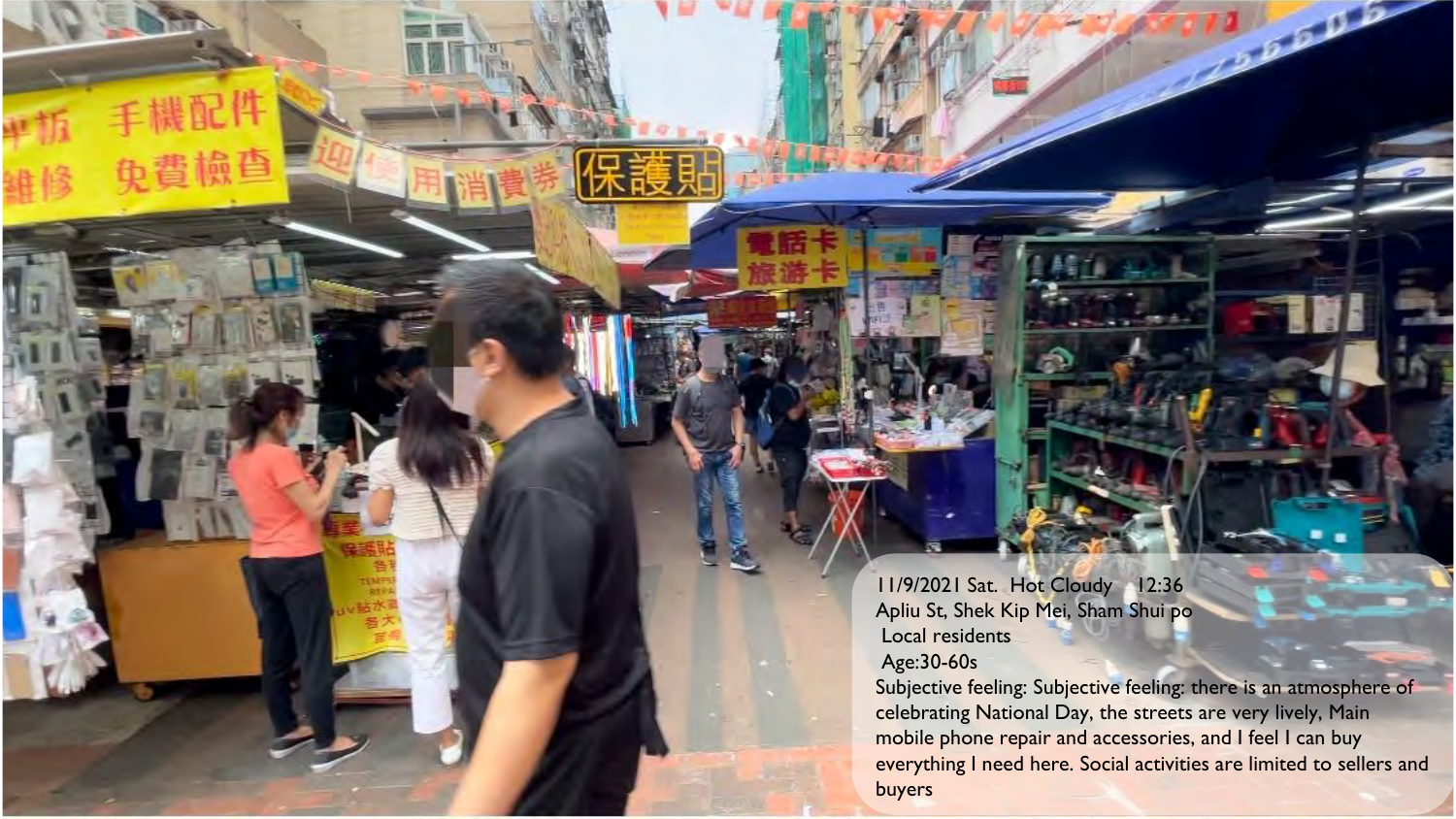11/9/2021 Sat. Hot Cloudy 12:54 Dongjing street, Sham Shui po Local residents Age:30-60s

成人用品

**SEX SHOP** 

(天然)

Take<br>Toys

Subjective feeling: Selling and buying some products that are too private. The pedestrian street is intended as a public open space. It provides a social space for everyone There are itinerant pedestrians with access, and people who socialize for a long time